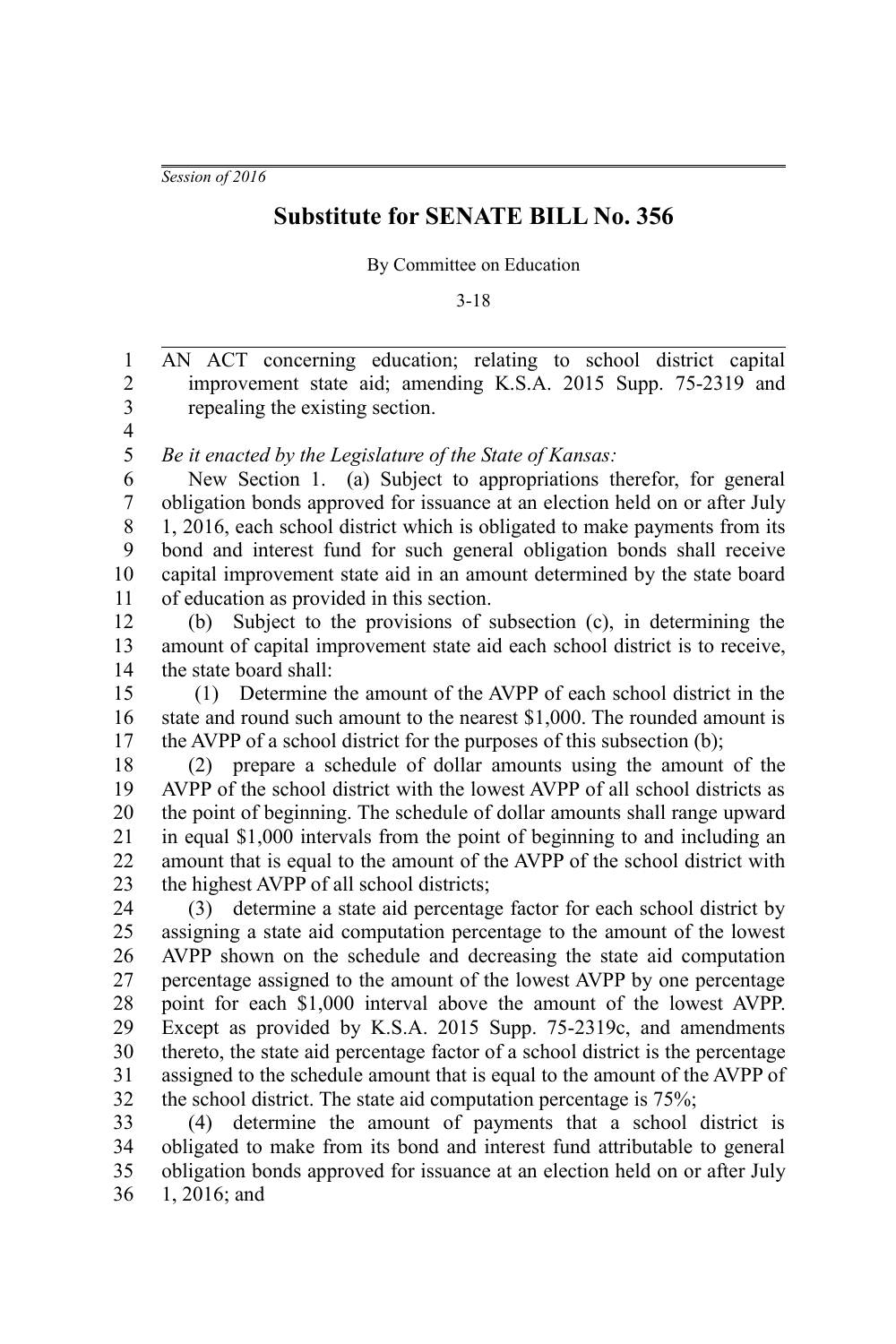(5) multiply the amount determined under subsection (b)(4) by the applicable state aid percentage factor. The resulting product is amount of capital improvement state aid the school district is to receive for the school year. 1 2 3 4

(c) In determining the amount under subsection (b)(4), the state board shall exclude payments for any capital improvement project, or portion thereof, that proposes to construct, reconstruct or remodel a facility that would be used primarily for extracurricular activities, unless the construction, reconstruction or remodeling of such facility is necessary due to concerns described in subsection (d)(1). 5 6 7 8 9 10

(d) If the amount of appropriations for capital improvement state aid is less than the aggregate amount school districts are to receive for the school year, the state board shall allocate the amount appropriated among the school districts in accordance with the following priorities set forth as follows in order of highest priority to lowest priority: 11 12 13 14 15

(1) Safety of the current facility and disability access to such facility as demonstrated by a state fire marshal report, an inspection under the Americans with disabilities act, 42 U.S.C. § 12101 et seq., or other similar evaluation; 16 17 18 19

(2) enrollment growth and imminent overcrowding as demonstrated by successive increases in enrollment of the school district in the immediately preceding three school years; 20 21 22

(3) impact on the delivery of educational services as demonstrated by restrictive inflexible design or limitations on installation of technology; and 23 24  $25$ 

(4) energy usage and other operational inefficiencies as demonstrated by a district-wide energy usage analysis, district-wide architectural analysis or other similar evaluation. 26 27 28

(e) Payments of capital improvement state aid shall be distributed to school districts at times determined by the state board to be necessary to assist school districts in making scheduled payments pursuant to contractual bond obligations. The state board shall certify to the director of accounts and reports the amount due each school district as capital improvement state aid, and the director of accounts and reports shall draw a warrant on the state treasurer payable to the treasurer of the school district. Upon receipt of the warrant, the treasurer of the school district shall credit the amount thereof to the bond and interest fund of the school district to be used for the purposes of such fund. 29 30 31 32 33 34 35 36 37 38

(f) The provisions of this section apply only to contractual obligations incurred by school districts pursuant to general obligation bonds issued upon approval of a majority of the qualified electors of the school district voting at an election upon the question of the issuance of such bonds. 39 40 41 42

Sec. 2. K.S.A. 2015 Supp. 75-2319 is hereby amended to read as 43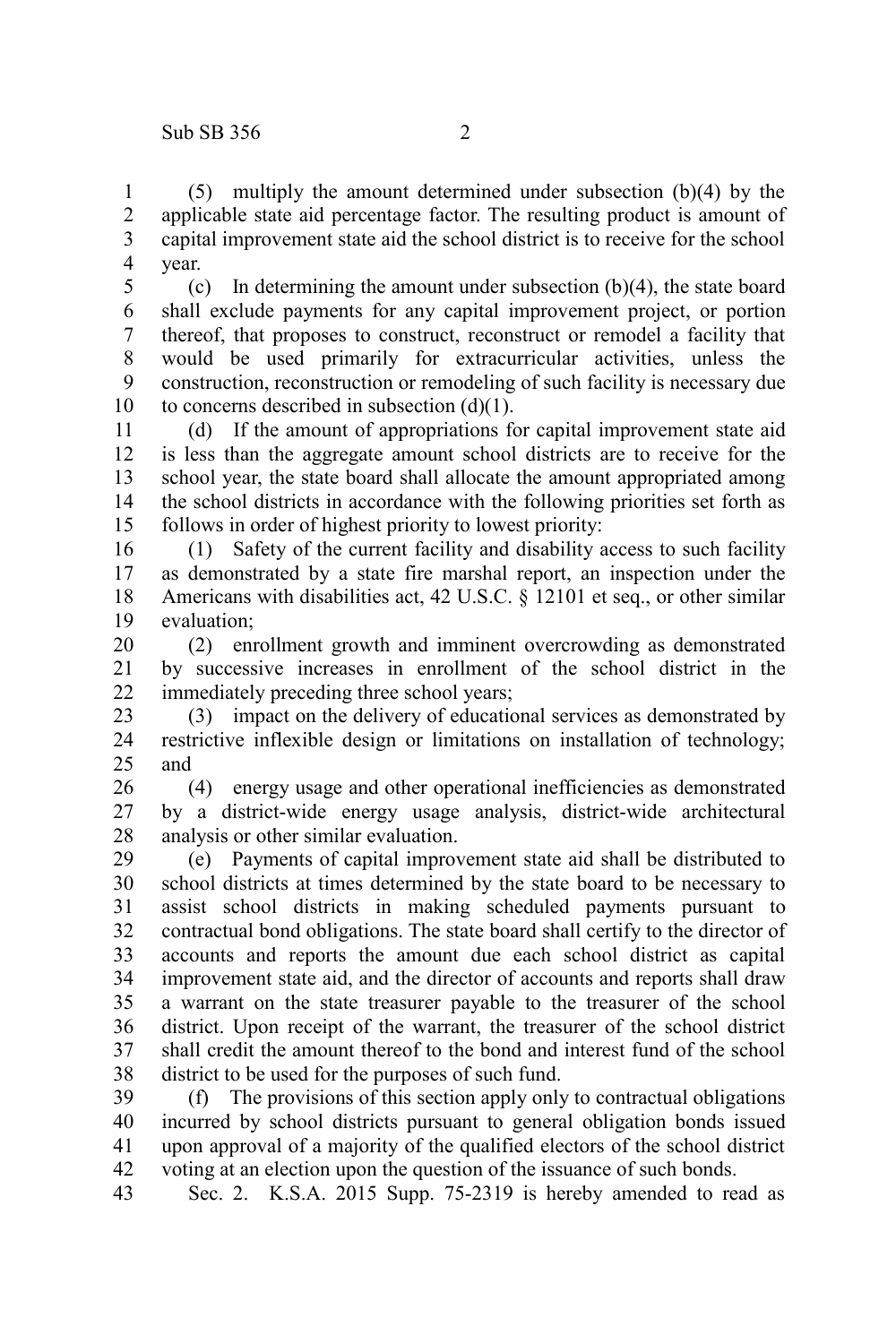follows: 75-2319. (a) There is hereby established in the state treasury the school district capital improvements fund. The fund shall consist of all amounts transferred thereto under the provisions of subsection (c). 1 2 3

(b) Subject to the provisions of subsection (f). In each school year, each school district which is obligated to make payments from its eapital improvements *bond and interest* fund shall be entitled to receive payment from the school district capital improvements fund in an amount determined by the state board of education as provided in this subsection. 4 5 6 7 8

(1) For general obligation bonds approved for issuance at an election held prior to July 1, 2015, the state board of education shall: 9 10

(A) Determine the amount of the assessed valuation per pupil (AVPP) of each school district in the state and round such amount to the nearest \$1,000. The rounded amount is the AVPP of a school district for the purposes of this subsection  $(b)(1)$ ; 11 12 13 14

15

(B) determine the median AVPP of all school districts;

(C) prepare a schedule of dollar amounts using the amount of the median AVPP of all school districts as the point of beginning. The schedule of dollar amounts shall range upward in equal \$1,000 intervals from the point of beginning to and including an amount that is equal to the amount of the AVPP of the school district with the highest AVPP of all school districts and shall range downward in equal \$1,000 intervals from the point of beginning to and including an amount that is equal to the amount of the AVPP of the school district with the lowest AVPP of all school districts; 16 17 18 19 20 21 22 23 24

(D) determine a state aid percentage factor for each school district by assigning a state aid computation percentage to the amount of the median AVPP shown on the schedule, decreasing the state aid computation percentage assigned to the amount of the median AVPP by one percentage point for each \$1,000 interval above the amount of the median AVPP, and increasing the state aid computation percentage assigned to the amount of the median AVPP by one percentage point for each \$1,000 interval below the amount of the median AVPP. Except as provided by K.S.A. 2015 Supp. 75-2319c, and amendments thereto, the state aid percentage factor of a school district is the percentage assigned to the schedule amount that is equal to the amount of the AVPP of the school district. The state aid percentage factor of a school district shall not exceed 100%. The state aid computation percentage is 25%; 25 26 27 28 29 30 31 32 33 34 35 36 37

(E) determine the amount of payments that a school district is obligated to make from its bond and interest fund attributable to general obligation bonds approved for issuance at an election held prior to July 1, 2015; and 38 39 40 41

(F) multiply the amount determined under subsection  $(b)(1)(E)$  by the applicable state aid percentage factor. 42 43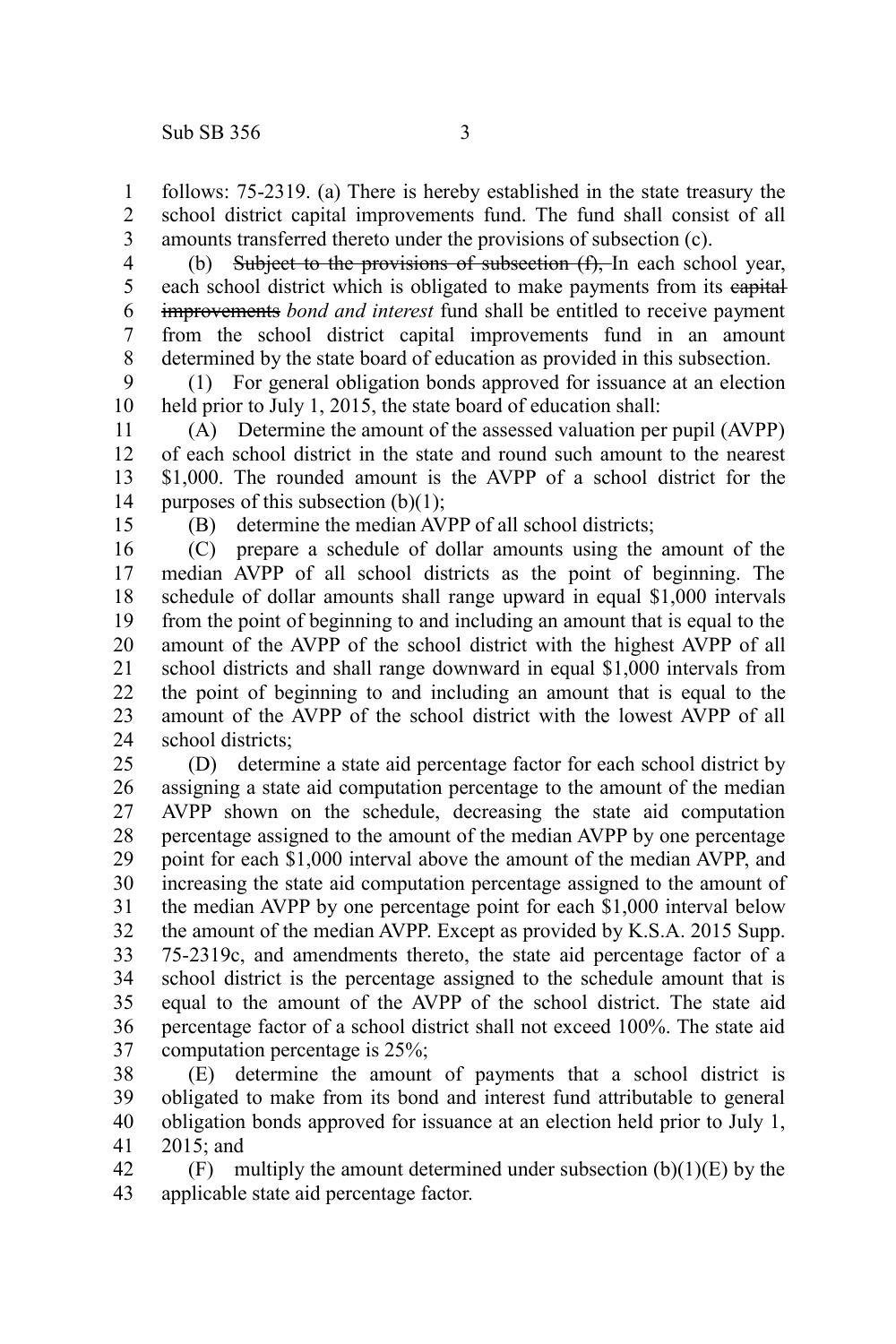(2) For general obligation bonds approved for issuance at an election held on or after July 1, 2015, but prior to July 1, 2017 *2016*, the state board of education shall: 1 2 3

4 5 6

(A) Determine the amount of the AVPP of each school district in the state and round such amount to the nearest \$1,000. The rounded amount is the AVPP of a school district for the purposes of this subsection  $(b)(2)$ ;

(B) prepare a schedule of dollar amounts using the amount of the AVPP of the school district with the lowest AVPP of all school districts as the point of beginning. The schedule of dollar amounts shall range upward in equal \$1,000 intervals from the point of beginning to and including an amount that is equal to the amount of the AVPP of the school district with the highest AVPP of all school districts; 7 8 9 10 11 12

(C) determine a state aid percentage factor for each school district by assigning a state aid computation percentage to the amount of the lowest AVPP shown on the schedule and decreasing the state aid computation percentage assigned to the amount of the lowest AVPP by one percentage point for each \$1,000 interval above the amount of the lowest AVPP. Except as provided by K.S.A. 2015 Supp. 75-2319c, and amendments thereto, the state aid percentage factor of a school district is the percentage assigned to the schedule amount that is equal to the amount of the AVPP of the school district. The state aid computation percentage is 75%; 13 14 15 16 17 18 19 20 21

(D) determine the amount of payments that a school district is obligated to make from its bond and interest fund attributable to general obligation bonds approved for issuance at an election held on or after July 1, 2015, but prior to July 1, 2017 *2016*; and 22 23 24 25

(E) multiply the amount determined under subsection  $(b)(2)(D)$  by the applicable state aid percentage factor. 26 27

(3) The sum of the amount determined under subsection  $(b)(1)(F)$  and the amount determined under subsection  $(b)(2)(E)$  is the amount of payment the school district is entitled to receive from the school district capital improvements fund in the school year. 28 29 30 31

(c) The state board of education shall certify to the director of accounts and reports the entitlements of school districts determined under the provisions of subsection (b), and an amount equal thereto shall be transferred by the director from the state general fund to the school district capital improvements fund for distribution to school districts. All transfers made in accordance with the provisions of this subsection shall be considered to be demand transfers from the state general fund, except that all such transfers during the fiscal years ending June 30, 2013, June 30, 2014, June 30, 2015, and June 30, 2016, shall be considered to be revenue transfers from the state general fund. 32 33 34 35 36 37 38 39 40 41

(d) Payments from the school district capital improvements fund shall be distributed to school districts at times determined by the state board of 42 43